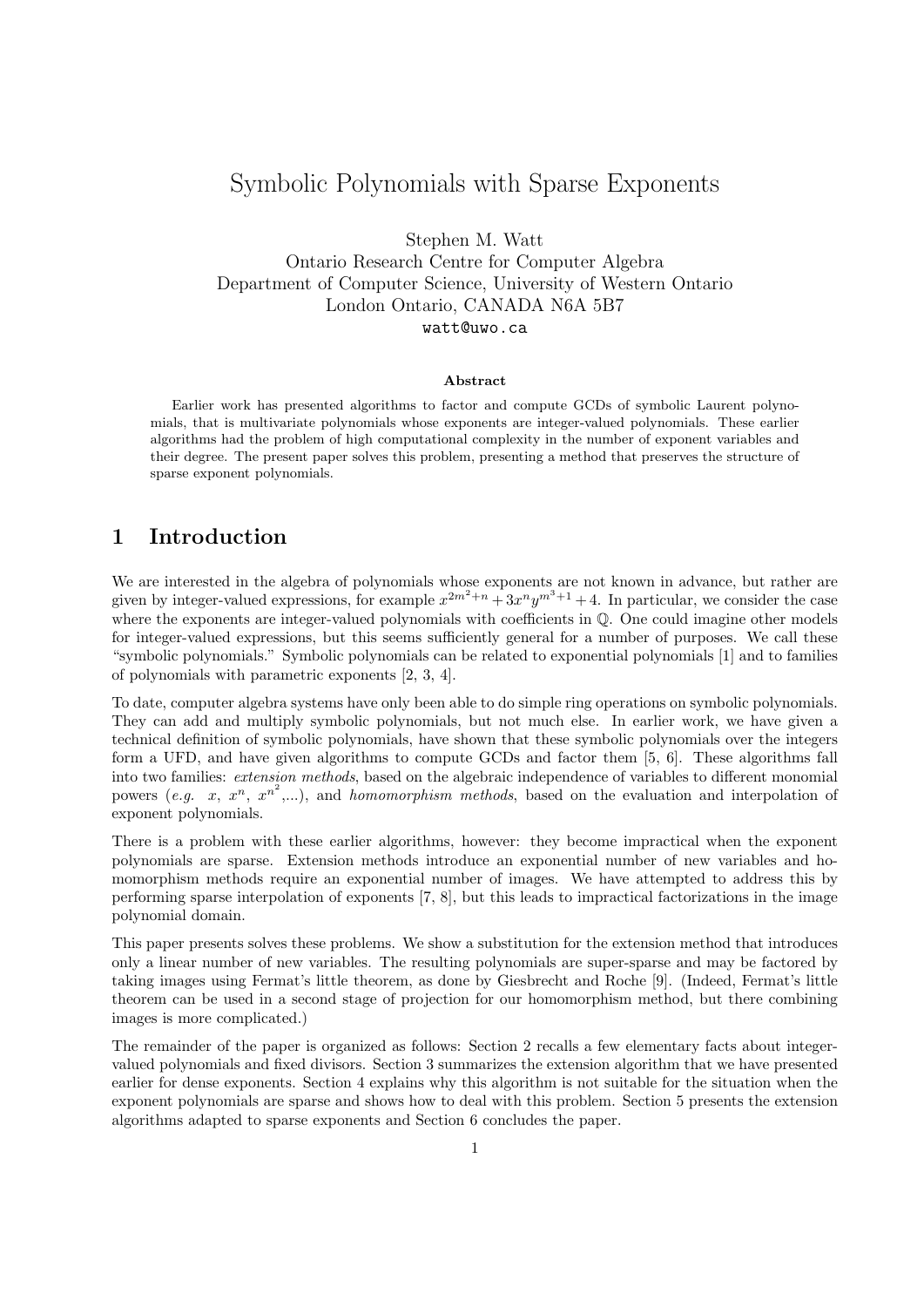# 2 Preliminaries

We recall the definitions of *integer-valued* polynomial and *fixed divisor*, and note some of their elementary properties.

**Definition 1** (Integer-valued polynomial). For an integral domain D with quotient field  $K$ , the (univariate) integer-valued polynomials over  $D$ , denoted  $Int(D)$ , are defined as

$$
Int(D) = \{ f \mid f \in K[X] \text{ and } f(a) \in D, \text{ for all } a \in D \}
$$

For example,  $\frac{1}{2}n^2 - \frac{1}{2}n \in \text{Int}(\mathbb{Z})$  because if  $n \in \mathbb{Z}$ , either n or  $n-1$  is even. Integer-valued polynomials have been studied for many years, with classic papers dating back 90 years [10, 11]. We make the obvious generalization to multivariate polynomials.

**Definition 2** (Multivariate integer-valued polynomial). For an integral domain D with quotient field  $K$ , the (multivariate) integer-valued polynomials over D in variables  $X_1, \ldots, X_n$ , denoted  $\text{Int}_{[X_1,\ldots,X_n]}(D)$ , are defined as

 $\text{Int}_{[X_1,...,X_n]}(D) = \{f \mid f \in K[X_1,...,X_n] \text{ and } f(a) \in D, \text{ for all } a \in D^n\}$ 

For consistency we will use the notation  $\text{Int}_{[X]}(D)$  for univariate integer-valued polynomials.

When written in the binomial basis, integer-valued polynomials have the following useful property:

**Property 1.** If f is a polynomial in  $\text{Int}_{[n_1,...,n_n]}(\mathbb{Z}) \subset \mathbb{Q}[n_1,...n_p]$ , then when f is written in the basis  $\binom{n_1}{i_1} \cdots \binom{n_p}{i_p}$ , its coefficients are integers.

If a polynomial is integer-valued, then there may be a non-trivial common divisor of all its integer evaluations.

**Definition 3** (Fixed divisor). A fixed divisor of an integer-valued polynomial  $f \in Int(D)$  is a value  $q \in D$ such that  $q|f(a)$  for all  $a \in D$ .

Given the following result, it is easy to compute the largest fixed divisor of a multivariate integer-valued polynomial.

**Property 2.** If f is a polynomial in  $Z[n_1, ..., n_p]$ , then the largest fixed divisor of f may be computed as the gcd of the coefficients of f when written in the binomial basis.

# 3 Algorithms for Dense Exponents

Following earlier work [5, 6] we define the ring of symbolic polynomials as follows:

**Definition 4** (Ring of symbolic polynomials). The ring of symbolic polynomials in  $x_1, ..., x_v$  with exponents in  $n_1, ..., n_p$  over the coefficient ring R is the ring consisting of finite sums of the form

$$
\sum_i c_i x_1^{e_{i1}} x_2^{e_{i2}} \cdots x_n^{e_{in}}
$$

where  $c_i \in R$  and  $e_{ij} \in \text{Int}_{[n_1,n_2,...,n_n]}(\mathbb{Z})$ . Multiplication is defined by

$$
c_1 x_1^{e_{11}} \cdots x_n^{e_{1n}} \quad \times \quad c_2 x_1^{e_{21}} \cdots x_n^{e_{2n}} = c_1 c_2 x_1^{e_{11} + e_{21}} \cdots x_n^{e_{1n} + e_{2n}}
$$

We denote this ring  $R[n_1, ..., n_n; x_1, ..., x_n]$ .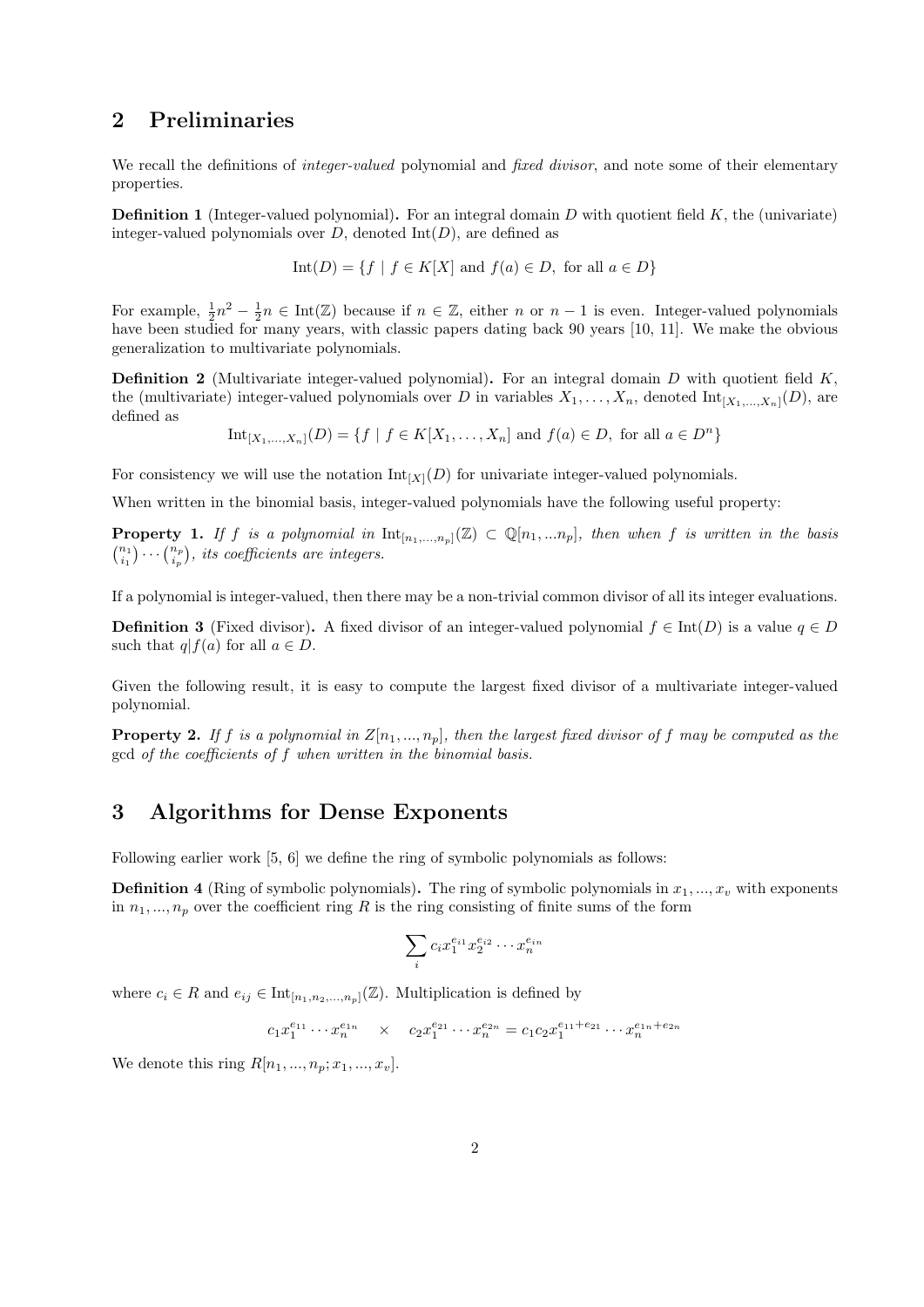A more elaborate definition is available that allows symbolic exponents on constants from the coefficient ring and everything we say here can be carried over.

We have already shown [5, 6] that symbolic polynomials with integer coefficients form a UFD. The first ingredient of the proof is that  $x^n$  and  $x^{n^2}$  are algebraically independent. The second ingredient is that fixed divisors become explicit when integer-valued polynomials are written in a binomial basis. The conversion to the binomial basis detects fixed divisors. For example,  $n^2 + n$  is even for any integer n so we must detect that  $x^{n^2+n}-1$  is a difference of squares:

$$
x^{n^2+n} - 1 = (x^{\frac{1}{2}n^2 + \frac{1}{2}n} + 1)(x^{\frac{1}{2}n^2 + \frac{1}{2}n} - 1)
$$

This leads to the extension algorithms. For example, for factorization we have:

#### Dense Extension Algorithm for Symbolic Polynomial Factorization

INPUT: A symbolic polynomial  $f \in \mathbb{Z}[n_1, ..., n_p; x_1, ..., x_v].$ OUTPUT: The factors  $g_1, ..., g_n$  such that  $\prod_i g_i = f$ , unique up to units.

- 1. Put the exponent polynomials of f in the basis  $\binom{n_i}{j}$ .
- 2. Construct polynomial  $F \in \mathbb{Z}[X_{10...0},...,X_{vd_1...d_p}]$ , where  $d_i$  is the maximum degree of  $n_i$  in any exponent of  $f$ , using the correspondence

$$
\gamma: x_k^{n_1 \choose i_1} \cdots {n_p \choose i_p} \mapsto X_{ki_1...i_p}.
$$

- 3. Compute the factors  $G_i$  of F.
- 4. Compute  $g_i = \gamma^{-1}(G_i)$ .

Under any evaluation map on the exponents,  $\phi: \text{Int}_{[n_1,...,n_p]}(\mathbb{Z}) \to \mathbb{Z}$ , if  $\phi(f)$  factors into  $f_{\phi 1},..., f_{\phi r}$  these factors may be grouped to give the factors  $\phi(g_i)$ . That is, there is a partition of  $\{1, ..., r\}$  into subsets  $I_i$  such that  $\phi(g_i) = \prod_{j \in I_i} f_{\phi j}$ . This factorization into  $g_i$  is the maximal uniform factorization in the sense that any other factorization  $g'_i$  has  $\forall_i \exists_j g_i \mid g'_j$ .

### 4 Sparse Exponents

The problem with the previous algorithm is that the change to the binomial basis makes the exponent polynomials dense. If all exponent variables are of degree d or less, the new factorization involves  $v \times (d+1)^p$ indeterminates. If the number of exponent variables or their degree is large, then the problem becomes difficult. We solve this by introducing a different substitution.

In factorization and related algorithms, the reason we have transformed the exponents of the input symbolic polynomial to a binomial basis is so that all factors will have exponent polynomials with integer coefficients. Then, because  $x^{cb_i} = (x^{b_i})^c$ , we can treat the algebraically independent  $x^{b_i}$  as new polynomial variables. The only thing that matters, really, is that the coefficients of the factored symbolic polynomials' exponents be integers.

We can achieve the same effect by scaling the original variables and using a Pochhammer basis for the exponent polynomials. Any polynomial in variables  $z_i$  may be written in terms of the basis  $(z_i)_{(i)}$  and vice versa, in the same coefficient ring. The binomial coefficients and the Pochhammer symbols are related by  $\binom{x}{j} = (x)_{(j)}/j!$  so multiplying the exponent polynomials by a suitable constant will make them integer-valued. To see this, we make use of the following result.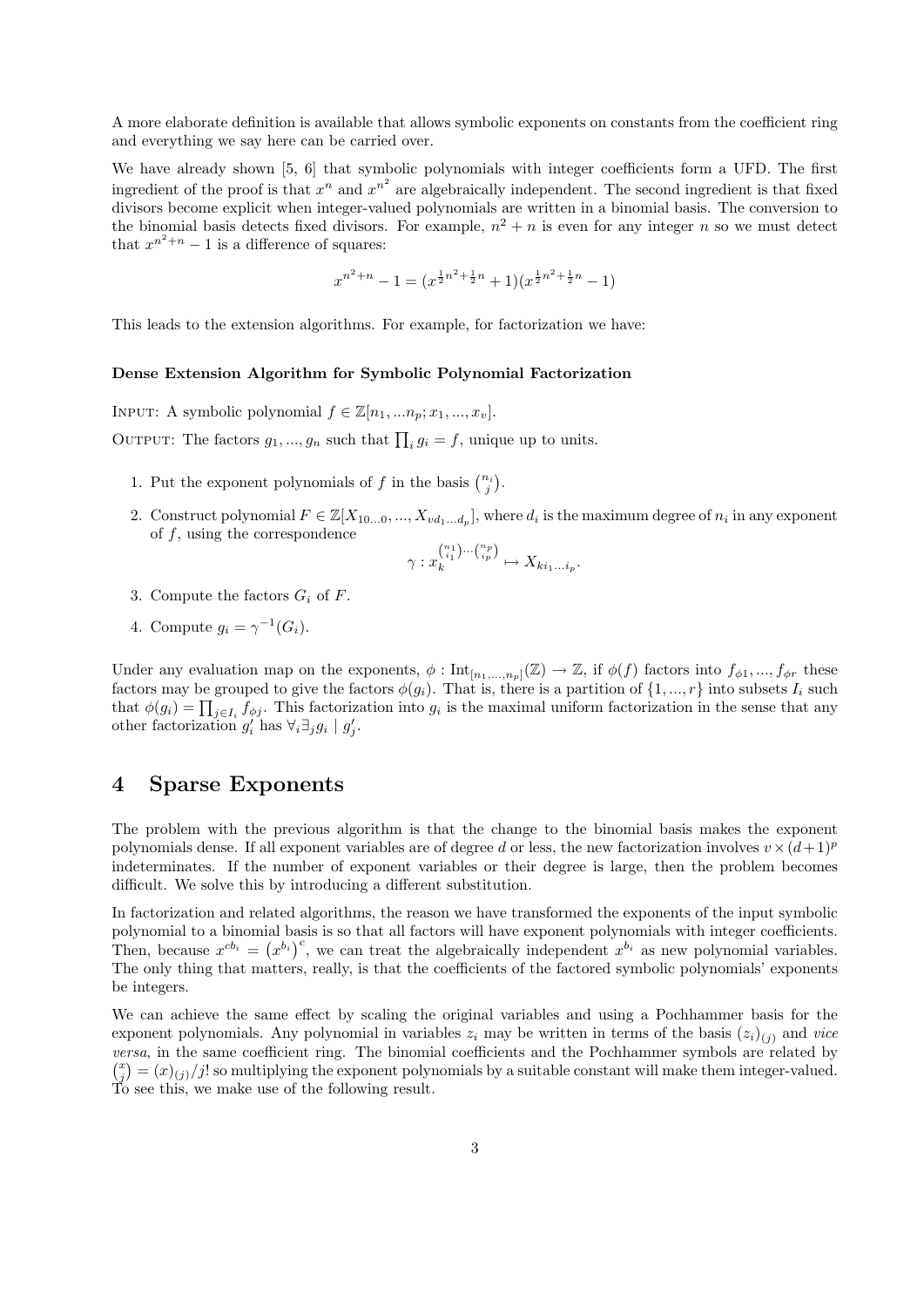**Lemma 1.** If  $h \in \text{Int}_{[n_1,...,n_p]}(\mathbb{Z})$  is of degree at most d in each of the  $n_i$ , then  $d!^p \times h \in \mathbb{Z}[n_1,...,n_p]$ .

Proof. Because h is integer-valued, we can write

$$
d!^p \times h = \sum_{0 \le i_1, \dots, i_p \le d} h_{i_1, \dots, i_p} d!^p \binom{n_1}{i_1} \cdots \binom{n_p}{i_p} \qquad h_{i_1, \dots, i_p} \in \mathbb{Z}.
$$

If  $0 \leq i \leq d$ , then  $d!{w \choose i} = (d \times \cdots \times (d-i+1)) \times (w \times \cdots \times (w-i+1)) \in \mathbb{Z}[w]$  and the result is immediate.  $\Box$ 

We now use this to avoid having to make a change of basis.

**Theorem 1.** If  $f \in \mathcal{P} = R[n_1, ..., n_p; x_1, ..., x_v]$  has factors  $g_i \in \mathcal{P}$  with exponents in  $\text{Int}_{[n_1, ..., n_p]}(\mathbb{Z})$  with each exponent of degree at most d in any  $n_i$ , then making the substitution  $x_i \mapsto X_i^{d!^p}$  gives factors in  $R[n_1, ..., n_n, X_1, ..., X_n]$  with exponents in  $\mathbb{Z}[n_1, ..., n_n]$ .

*Proof.* Let  ${\bf exdeg}_n f$  denote the maximum degree in n of any exponent polynomial in f. By hypothesis, we have max<sub>i</sub>  $\mathbf{exdeg}_{n_i} f = d$ . Then for all  $g_i$  and  $n_j$  we have  $\mathbf{exdeg}_{n_j} g_i \leq \mathbf{exdeg}_{n_j} f$ . Therefore all exponent polynomials occurring in any  $g_i$  are elements of  $Int_{[n_1,...,n_p]}(\mathbb{Z})$  of degree at most d in any  $n_i$ . By Lemma 1, multiplying all the exponent polynomials by  $d!^p$  will give exponent polynomials in  $\mathbb{Z}[n_1, ..., n_p]$ . Making the substitution  $x_i \mapsto X_i^{d^p}$  multiplies the exponent polynomials in exactly this way.  $\Box$ 

The exponent multiplier given by the change of variables  $x_i \mapsto X_i^{d}$  may be larger than required to give integer coefficients in the exponents of the factors. This may lead to factors whose exponents are not integervalued polynomials when the change of variables is inverted. It is easy to give an example of such an "over factorization" resulting from too large a multiplier. Suppose we wish to factor

$$
f = x^{n^3 + n^2} - x^{n^3} + x^{n^2} - 1.
$$

The substitution from the theorem is  $x \mapsto X^{3!}$  and this gives

$$
f = X^{6n^3 + 6n^2} - X^{6n^3} + X^{6n^2} - 1
$$
  
=  $(X^{n^3})^6 (X^{n^2})^6 - (X^{n^3})^6 + (X^{n^2})^6 - 1.$ 

This then factors as

$$
f = ((X^{n^2})^2 + 1) \times ((X^{n^2})^4 - (X^{n^2})^2 + 1)
$$
  
\n
$$
\times (X^{n^3} - 1) \times ((X^{n^3})^2 + X^{n^3} + 1) \times (X^{n^3} + 1) \times ((X^{n^3})^2 - X^{n^3} + 1)
$$
  
\n
$$
= (x^{\frac{1}{3}n^2} + 1) \times (x^{\frac{2}{3}n^2} - x^{\frac{1}{3}n^2} + 1)
$$
  
\n
$$
\times (x^{\frac{1}{6}n^3} - 1) \times (x^{\frac{1}{3}n^3} + x^{\frac{1}{6}n^3} + 1) \times (x^{\frac{1}{6}n^3} + 1) \times (x^{\frac{1}{3}n^3} - x^{\frac{1}{6}n^3} + 1).
$$

The these factors do not have integer-valued polynomials as exponents. Combinations of these factors, however, do:

$$
(x^{\frac{1}{3}n^2} + 1) \times (x^{\frac{2}{3}n^2} - x^{\frac{1}{3}n^2} + 1) = x^{n^2} + 1
$$
  

$$
(x^{\frac{1}{6}n^3} - 1) \times (x^{\frac{1}{3}n^3} + x^{\frac{1}{6}n^3} + 1) \times (x^{\frac{1}{6}n^3} + 1) \times (x^{\frac{1}{3}n^3} - x^{\frac{1}{6}n^3} + 1) = x^{n^3} - 1
$$

Because  $\mathbb{Z}[n_1, ..., n_p; x_1, ..., x_v]$  is a UFD, there will be a grouping of factors that leads to a unique fullest factorization, up to units.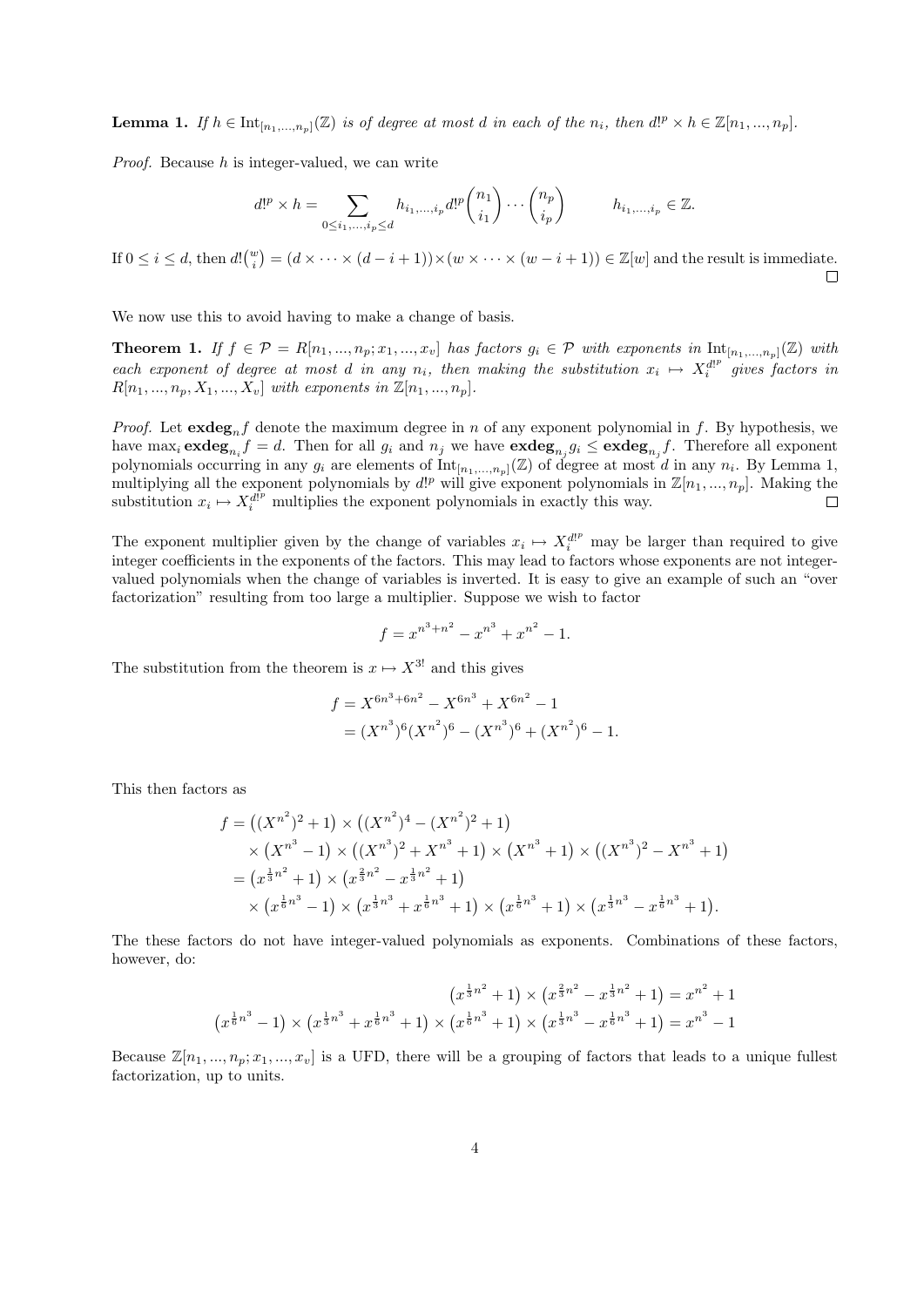### 5 Algorithms for Sparse Exponents

The transformation given in Section 4 allows us to adapt the dense exponent algorithms for symbolic polynomial factorization, GCD, etc to sparse exponents. In each case we substitute the variables for a suitable power, compute the result, combine factors and substitute back. We show the algorithm for factorization of symbolic polynomials in more detail:

#### Sparse Extension Algorithm for Symbolic Polynomial Factorization

INPUT: A symbolic polynomial  $f \in \mathcal{P} = \mathbb{Z}[n_1, ..., n_p; x_1, ..., x_v].$ OUTPUT: The factors  $g_1, ..., g_n$  such that  $\prod_i g_i = f$ , unique up to units.

1. Construct  $E = \rho f \in \mathbb{Z}[n_1, ..., n_p; X_1, ... X_v]$ , using the substitution

$$
\rho: x_i \mapsto X_i^{d!^p}
$$

.

2. Construct  $F = \gamma E \in \mathbb{Z}[X_{10...0},...,X_{vd...d}]$ , using the correspondence

$$
\gamma: X_k^{n_1^{i_1} \cdots n_p^{i_p}} \mapsto X_{ki_1...i_p}.
$$

- 3. Compute the factors  $G_i$  of F.
- 4. Compute  $H_j = \gamma^{-1}(G_j)$ .
- 5. Find the finest partition  $\mathcal{H}_1 \cup \cdots \cup \mathcal{H}_N$  of  $\{H_j\}$  such that for all  $\mathcal{H}_i$  we have  $g_i = \rho^{-1} \left( \prod_{G \in \mathcal{H}_i} G \right) \in \mathcal{P}$ .

This gives the maximal uniform factorization of the symbolic polynomial f. We may compute the GCD and related quantities similarly.

We make a few general observations:

In Step 1, we need not necessarily substitute all variables with  $x_i \mapsto X_i^{d!^p}$ . The exponents of each  $x_i$  form independent spaces so we may calculate separate bounds  $b_i$  and substitute  $x_i \mapsto X_i^{b_i}$ . If any  $x_i$  has fewer than all p exponent variables or if some exponent variables have lower degrees, then the corresponding  $b_i$ will be lower.

In Step 2, if the original exponent polynomials are sparse, then most of the variables will not appear in F. In particular, the number of variables in  $F$  is at most linear in the size of the input polynomial.

The polynomial  $F$  will be supersparse: We have replaced the problem of having a number of new variables exponential in  $d$  with the problem of increasing the number of bits in the exponent coefficients by  $p \log(d!) / \log 2 = O(p d \log d)$ . In general, factoring super-sparse polynomials is intractable in a complexity theoretic sense as there may be dense factors of high degree. Likewise, the corresponding GCD problem can be reduced to an NP-complete problem [12]. In our problem, however, the symbolic polynomial factorization must be valid for all values of the exponent variables  $n_i$ . In particular, the symbolic polynomial polynomial factorization  $\prod_i g_i$  evaluated with  $\phi: \{n_1, ..., n_p\} \to 0$  will be a (possibly incomplete) factorization of the polynomial  $\phi f$ . The number of terms in the final symbolic polynomial factorization is therefore unaffected by the multiplication of the exponent polynomials by a large constant.

In Step 3, we may reduce the size of the exponents that occur in the factorization of  $F$  by taking several images using Fermat's little theorem for small primes. That is, if a variable  $x$  is going to be evaluated by a homomorphism to give an image problem, then reduce first using  $x^p \equiv x \pmod{p}$ . This has idea been observed by other authors (for example [9]).

In Step 5 we can limit the combinations that need be considered by examining only those for which the sum of asymptotically leading (and, separately, trailing) exponents give integer-valued polynomials.